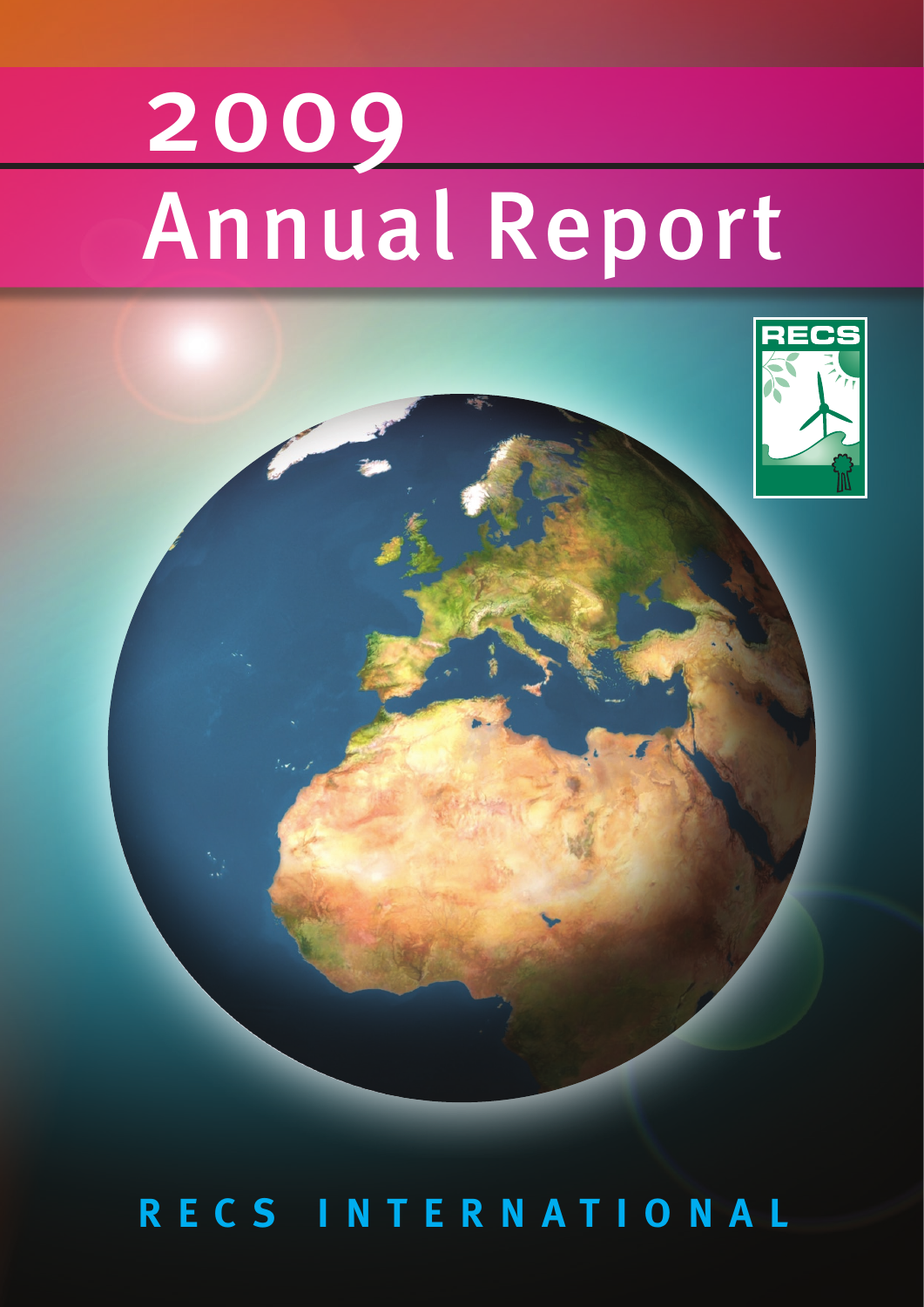[The voluntary market](#page-3-0)

[The regulated market](#page-4-0)

[market statistics 2009](#page-5-0)

[Members the board](#page-7-0)

[financial information](#page-6-0)

[Members working groups](#page-8-0)

[contact](#page-10-0)

[Members & organisation](#page-4-0)

# **FROM THE CHAIRMAN** MARK GANIS 2 RMATICS 2 RMATICS 2 RMATICS 2 ٦n 刀  $\bullet$ 3  $\blacksquare$ ΞĒ **TT**  $\blacksquare$ ΞĒ  $\blacktriangleright$ RNA Z

| <b>FROM THE CHAIRMAN</b>      |
|-------------------------------|
|                               |
| INTRODUCTION                  |
|                               |
| THE VOLUNTARY MARKET          |
|                               |
| THE REGULATED MARKET          |
|                               |
| MEMBERS & ORGANISATION        |
|                               |
| <b>MARKET STATISTICS 2009</b> |
|                               |
| <b>FINANCIAL INFORMATION</b>  |
|                               |
| MEMBERS THE BOARD             |
|                               |
| MEMBERS WORKING GROUPS        |
|                               |
| CONTACT                       |
|                               |
|                               |

In 2009 the voluntary market continued to grow and, as a result, the role of the Guarantee of Origin (for disclosure), as well as that of renewable electricity products n 2009 the voluntary market continued to grow and, as a result, the role of the in general, is now better understood both by suppliers and by consumers.

The new RES Directive (2009/28/EC) must now be implemented by the Member States as a first step towards a regulated market. Some Member States take the targets seriously and, although the volumes of international trade are still limited, the system for target counting has been announced and will definitely go ahead. For example, Norway and Sweden have announced that they will have a joint support system in place by 2012.

We welcomed 27 new members, who joined our association last year, bringing our membership to a total of 239 on 31 December 2009.

(Ves lebr

*Claes Hedenström President RECS International*



<span id="page-1-0"></span>FROM THE CHAIRMAN

**INTRODUCTION**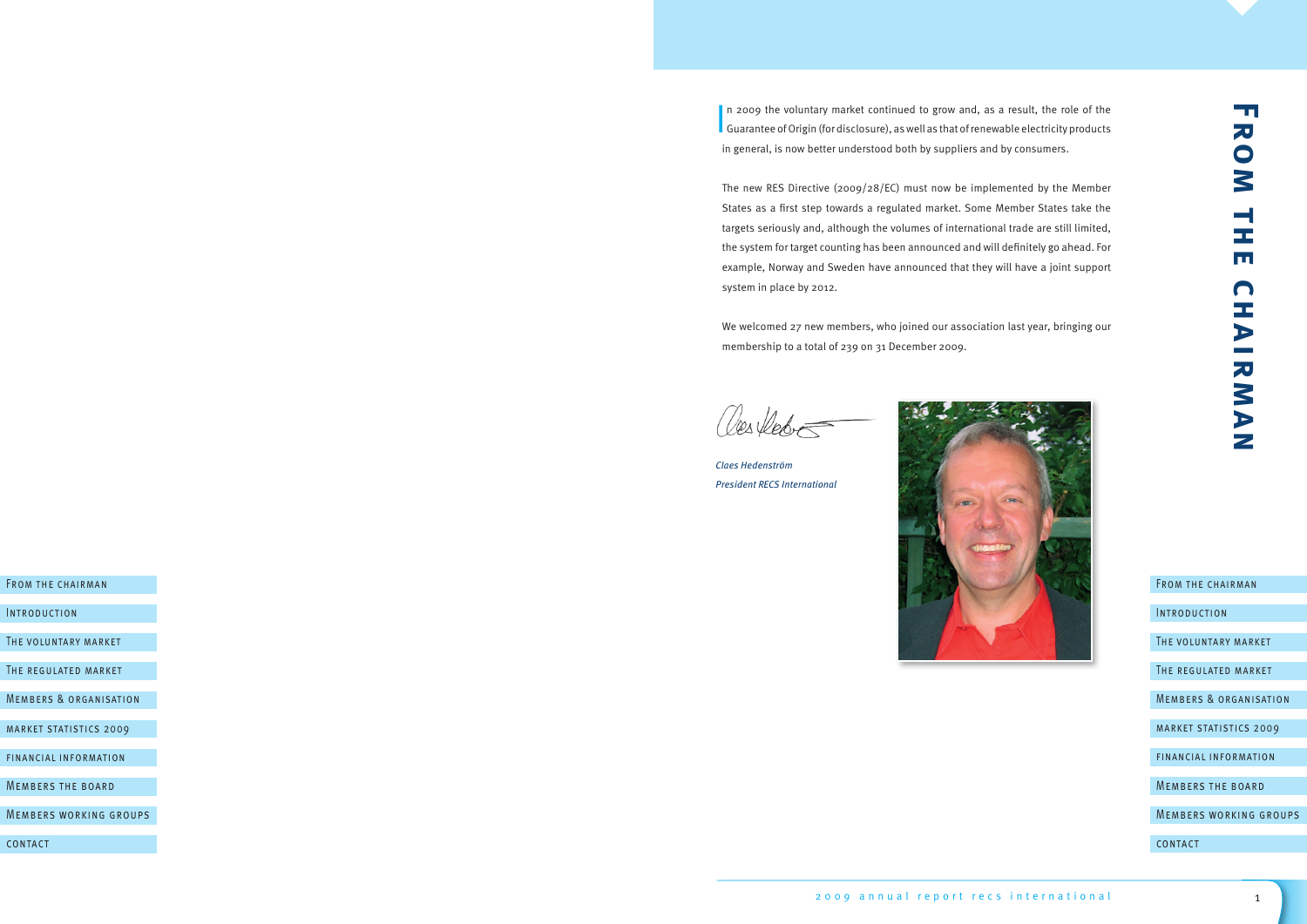Introduction

[The voluntary market](#page-3-0)

[The regulated market](#page-4-0)

[market statistics 2009](#page-5-0)

[Members the board](#page-7-0)

| ZU<br>$\mathbf 0$<br>$\bullet$ |
|--------------------------------|
| <b>FROM THE CHAIRMAN</b>       |
| INTRODUCTION                   |
| THE VOLUNTARY MARKET           |
| THE REGULATED MARKET           |
| MEMBERS & ORGANISATION         |
| <b>MARKET STATISTICS 2009</b>  |
| <b>FINANCIAL INFORMATION</b>   |
| <b>MEMBERS THE BOARD</b>       |
| <b>MEMBERS WORKING GROUPS</b>  |
| CONTACT                        |
|                                |
| 3                              |

[financial information](#page-6-0)

[Members working groups](#page-8-0)

[contact](#page-10-0)

[Members & organisation](#page-4-0)

**We are an association of market players in renewable electricity certificates with 239 members (as per 31-12-2009) in more than 22 countries, most of which** are situated in Europe.

## $\mathbf{z}$  $\equiv$   $\overline{\phantom{a}}$ 刀  $\bullet$  $\overline{\phantom{0}}$  $\blacksquare$  $\bigcap$  $\equiv$  $\Box$  $\overline{\phantom{0}}$

Our mission is to forge a pan-European strategy for stimulating the use of renewable energy. We believe an open market for renewable energy is the most cost-efficient approach for Europe as a whole and thus the best way to meet the targets in the RES Directive and to keep costs low for energy consumers. To create a European market, a robust system for the Guarantee of Origin of renewable energy is essential and we therefore strongly support the standard for national guarantee systems (EECS) set by the Association of Issuing Bodies (AIB).

In our approach we distinguish between the voluntary and the regulated market. The former is based on certified renewable energy sources in which certificates are traded and cancelled on a voluntary basis. The main driver in this market is a strong desire among consumers to exclusively consume renewable electricity. The regulated market came into existence when Member States accepted binding targets for renewable energy, which they are allowed to meet with electricity traded on international markets. The demand for renewable energy is linked to national targets and based on the RES Directive. We refer to this as a regulated market because the 'demand' for renewable energy is in a sense artificial and based on EU regulations (the targets set in the RES Directive).

RECS International was originally - and we still are - active on the voluntary market, in which large volumes have been generated, internationally traded and cancelled. These volumes are still increasing, although our ultimate goal is a regulated market. An internal market for renewable energy needs to be established and cost efficiency is clearly essential to achieve the ambitious targets that have been set.

In this 2009 edition of our Annual Report we first explain our focus on and activities within both the voluntary and the regulated markets. In the second part of the report we provide information about RECS International as an association, the people involved in the Board and other groups, and we present a financial overview of our association's activities in 2009.

### <span id="page-2-0"></span>FROM THE CHAIRMAN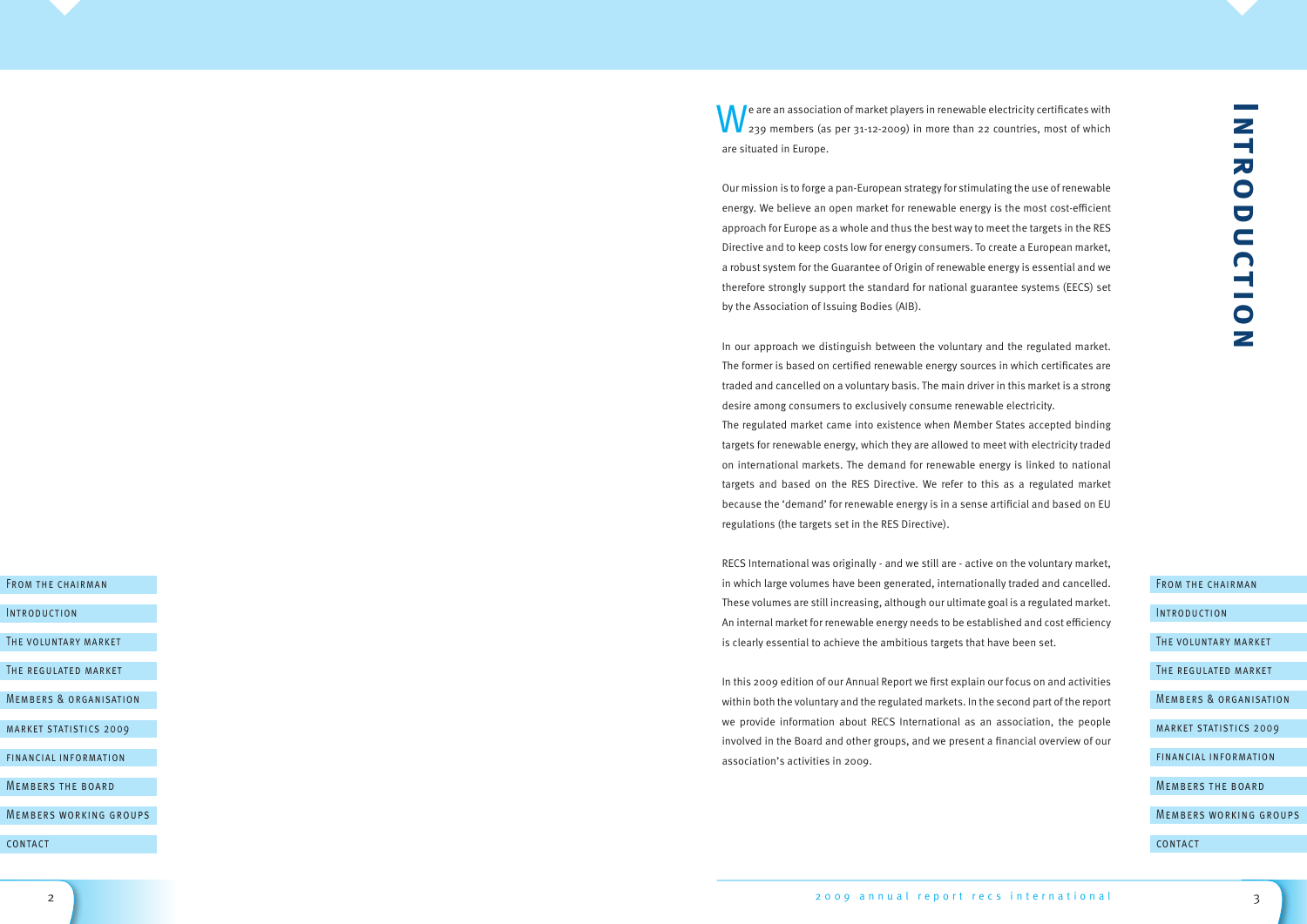[Introduction](#page-2-0) The voluntary market [The regulated market](#page-4-0) [market statistics 2009](#page-5-0) [Members the board](#page-7-0) [financial information](#page-6-0) [Members working groups](#page-8-0) [contact](#page-10-0) [Members & organisation](#page-4-0)

FROM THE CHAIRMAN

| <b>FROM THE CHAIRMAN</b>      |
|-------------------------------|
| INTRODUCTION                  |
| THE VOLUNTARY MARKET          |
| THE REGULATED MARKET          |
| MEMBERS & ORGANISATION        |
| <b>MARKET STATISTICS 2009</b> |
| <b>FINANCIAL INFORMATION</b>  |
| <b>MEMBERS THE BOARD</b>      |
| MEMBERS WORKING GROUPS        |
| CONTACT                       |
|                               |

<span id="page-3-0"></span>We are still doing well in the voluntary market, which has long been our focal<br>point (see statistics on page 8-9). The basis of the voluntary market is the Guarantee of Origin (GO) and with the new RES Directive (2009/28/EC) this has been strengthened. All Member States must have a GO system in place by the end of 2010 and the Directive gives some guidance on what makes an acceptable GO: it must be standardised, electronic and there are minimum requirements for the information it should contain.

Ten countries have so far standardised their GO system according to the European Energy Certificate System (EECS) and, in these countries, the organisation assigned to issue, transfer and cancel the  $GOS$  – the issuing body  $(IB)$  – is a member of the Association of Issuing Bodies (AIB).

**The voluntary market** D 刀  $\overline{\mathbf{v}}$ 

We believe that this number of countries is not enough though and we so put a great deal of effort into convincing governments to join the standardised European GO system (EECS). Within the EECS there are well-designed standards, effective software packages and, as a result, enormous cost reductions can be achieved.

The implementation of a standardised GO system in itself is in our view insufficient to meet the challenges we face. It has been shown in a number of countries that proper regulation of the use of the GO is also needed. The RECS Quality Standard – the RECS Good Practice Standard established on 1 January 2010 – is designed to guide policy makers on how to secure renewable electricity products based on the GO. This new standard regulates the use of renewable electricity certificates by consumers in those countries where only suppliers are subject to regulations and it regulates the use of certificates for both suppliers and consumers in those countries where there are no regulations at all on the use of renewable electricity certificates.

### *No more double counting*

One of the major obstacles to a reliable pan-European market for renewable electricity is double counting. This occurs when exported renewable energy is used for disclosure in both the exporting country and the importing country because of the current lack of coordination of disclosure in Europe. Double counting has taken place in the voluntary market, undermining consumers' trust in this market. This issue cannot simply be blamed on suppliers or other active market players. It needs to be solved in a transparent institutional manner.

We have therefore taken the initiative to set up the European Platform for Electricity Disclosure (EPED) – see www.eped.eu. EPED is a platform for the bodies assigned by governments to calculate and publish the residual mix for disclosure purposes. In most countries the competent body is either the electricity regulator or the network operator. The purpose of this initiative is to protect consumers against false disclosure of the electricity source they purchase.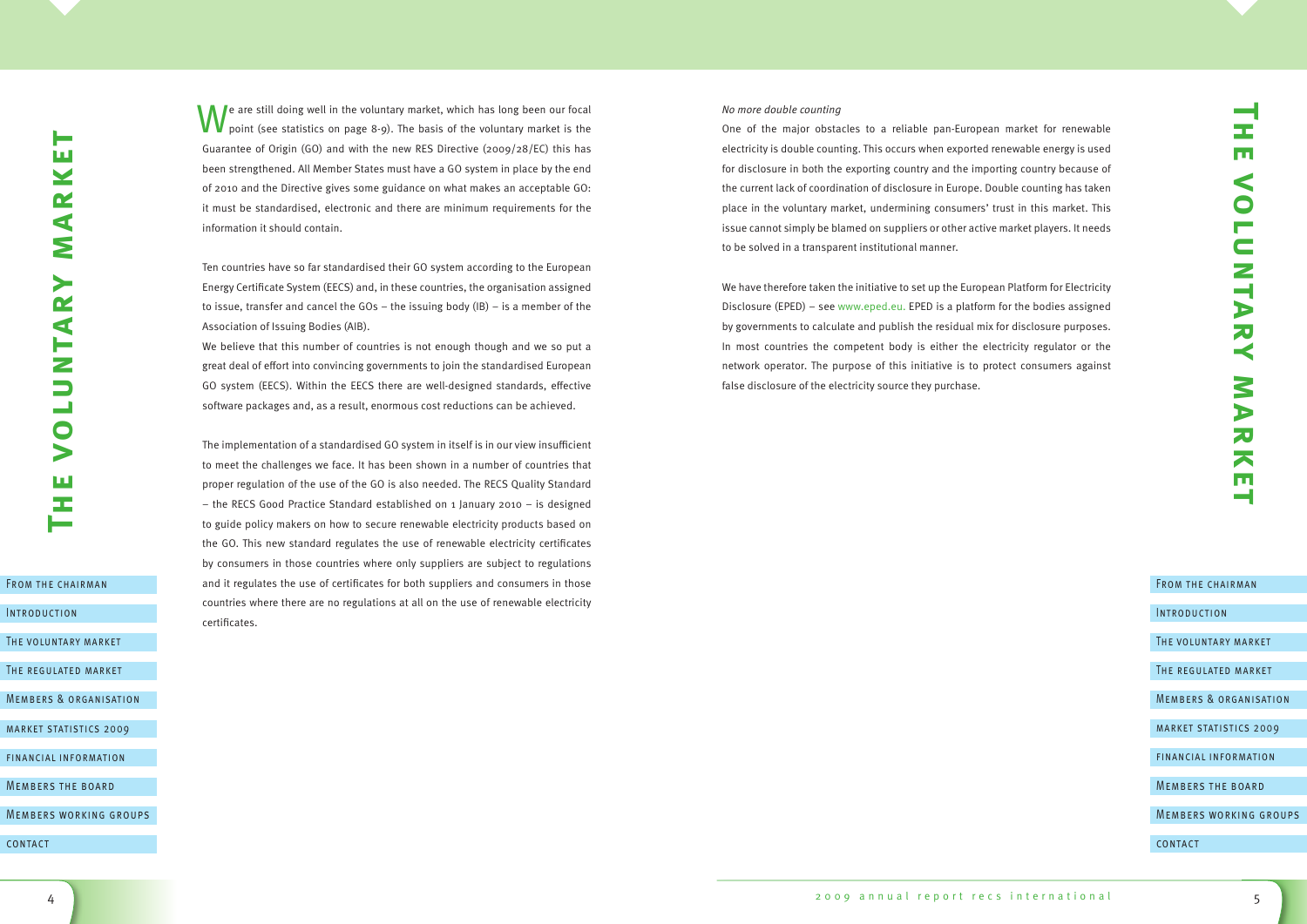| <b>FROM THE CHAIRMAN</b>          |
|-----------------------------------|
|                                   |
| INTRODUCTION                      |
|                                   |
| THE VOLUNTARY MARKET              |
|                                   |
| THE REGULATED MARKET              |
|                                   |
| <b>MEMBERS &amp; ORGANISATION</b> |
|                                   |
| <b>MARKET STATISTICS 2009</b>     |
|                                   |
| <b>FINANCIAL INFORMATION</b>      |
|                                   |
| <b>MEMBERS THE BOARD</b>          |
|                                   |
| <b>MEMBERS WORKING GROUPS</b>     |
|                                   |
| CONTACT                           |
|                                   |

[Introduction](#page-2-0)

[The voluntary market](#page-3-0)

The regulated market

[Members the board](#page-7-0)

[financial information](#page-6-0)

[Members working groups](#page-8-0)

[contact](#page-10-0)

Members & organisation

MARKET STATISTICS 2009

<span id="page-4-0"></span>The national targets for renewable energy are 50% based on power generation<br>potential and 50% on GDP. As a result, for a number of rich countries the targets cannot easily be met with their own potential and need to be achieved via imports. In other words, Member States need to cooperate to meet their targets and the three cooperation mechanisms in the RES Directive provide the legal framework within which they can do this.

**Members & Organisation** 3  $\overline{\mathbf{u}}$ m 刀 **In**  $\blacksquare$ D **In**  $\bigcirc$  $\overline{\phantom{a}}$ 

FROM THE CHAIRMAN

In the spring of 2009 we took the initiative to launch discussions on the cooperation mechanisms. Our main intention is to explore the potential of these mechanisms in situations in which governments and market players need to cooperate. Joint projects are considered the most promising cooperation mechanism for market players. Setting up statistical transfer and joint support systems is primarily a task for governments and market players are not involved in these mechanisms.

Looking at joint projects (including cooperation with countries outside the EU) we anticipate project developers selling such projects to buying countries and the buying countries agreeing with the hosting countries on how best to share the targets. Naturally, the most cost-efficient projects will be carried out first.

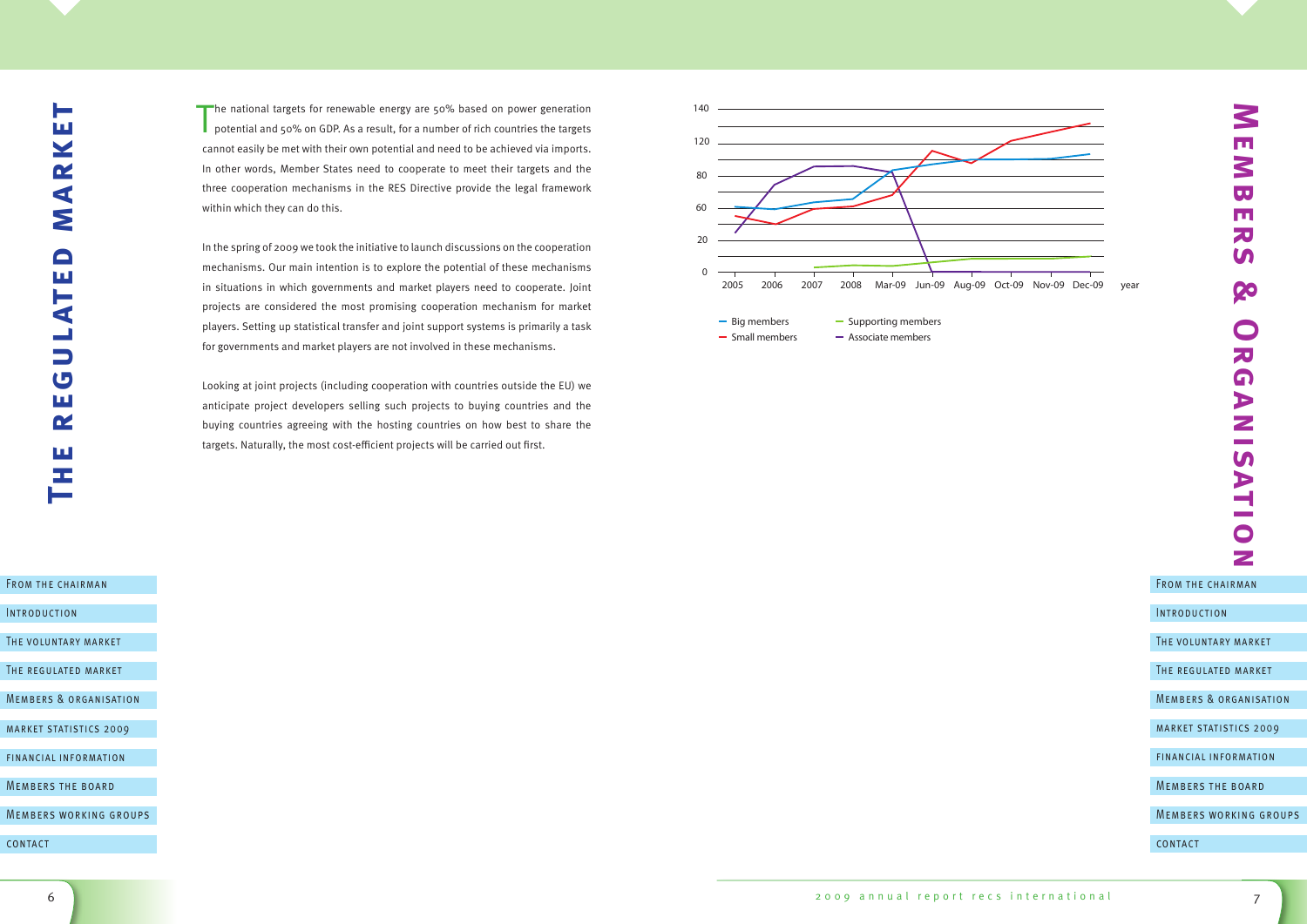

[contact](#page-10-0)



**Figure 1** Total annual certificates issued and cancelled (in TWh)

**Figure 2** Total annual numbers of certificates imported (in TWh)

### **Figure 3** Total annual numbers of certificates exported (in TWh)

<span id="page-5-0"></span>



**Figure 4** Certificates issued per technology (as a % of the total)



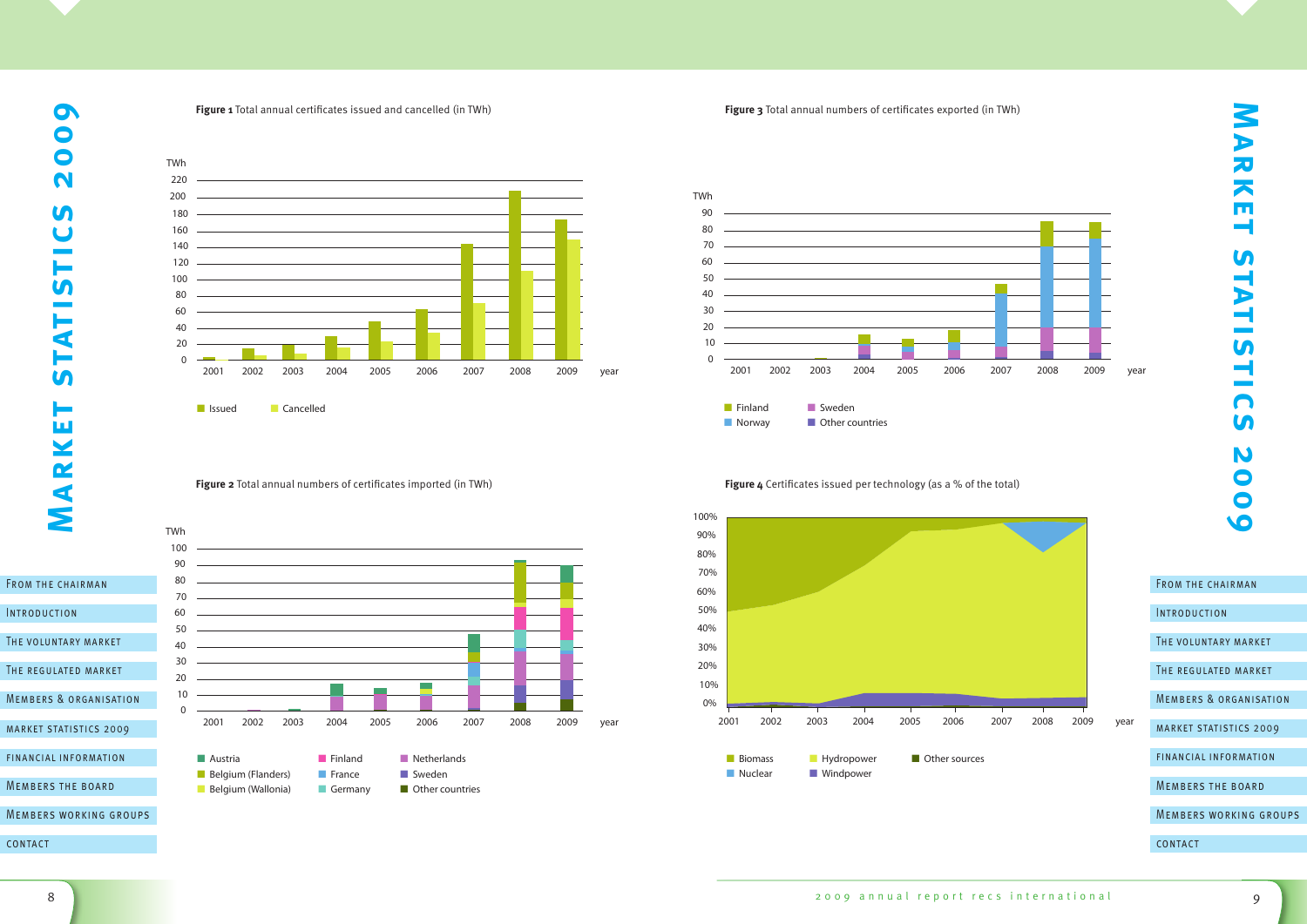[Introduction](#page-2-0) [The voluntary market](#page-3-0) [The regulated market](#page-4-0) [market statistics 2009](#page-5-0) financial information [Members & organisation](#page-4-0)

FROM THE CHAIRMAN

[Members the board](#page-7-0)

[Members working groups](#page-8-0)

[contact](#page-10-0)

[The voluntary market](#page-3-0)

[The regulated market](#page-4-0)

[Members the board](#page-7-0)

financial information

[Members working groups](#page-8-0)

[Members & organisation](#page-4-0)

MARKET STATISTICS 2009

<span id="page-6-0"></span>

|                      | <b>Incomes</b>                               | <b>Members</b><br># (budget) | <b>Members</b><br># (real) | <b>Budget</b><br>2009 | Actuals<br>2009 |
|----------------------|----------------------------------------------|------------------------------|----------------------------|-----------------------|-----------------|
|                      | <b>Big Members</b>                           | 73                           |                            | 96 292,000            | 372,000         |
|                      | <b>Small Members</b>                         | 129                          | 88                         | 76,500                | 79,200          |
|                      | Supporting members                           | 4                            | 11                         | 2,000                 | 5,500           |
|                      | <b>Quality Standard RECS</b>                 | 3 <sup>7</sup>               | 5 <sup>5</sup>             | 500                   | 500             |
|                      | <b>Quality Standard non-RECS</b>             | 6 <sup>1</sup>               | $\overline{7}$             | 3,000                 | 2,100           |
|                      |                                              |                              |                            |                       |                 |
|                      | Other projects                               |                              |                            |                       |                 |
|                      | REXchange                                    |                              |                            | 20,000                | 20,000          |
|                      |                                              |                              |                            |                       |                 |
|                      | Other income                                 |                              |                            |                       |                 |
|                      | Interest                                     |                              |                            |                       | 438             |
|                      | Reminder fees                                |                              |                            | 1,500                 | 100             |
|                      |                                              |                              |                            |                       |                 |
|                      |                                              |                              |                            |                       |                 |
|                      |                                              |                              |                            |                       |                 |
|                      |                                              |                              |                            |                       |                 |
|                      |                                              |                              |                            |                       |                 |
|                      |                                              |                              |                            |                       |                 |
|                      |                                              |                              |                            |                       |                 |
|                      |                                              |                              |                            |                       |                 |
|                      |                                              |                              |                            |                       |                 |
|                      |                                              |                              |                            |                       |                 |
| E CHAIRMAN           |                                              |                              |                            |                       |                 |
|                      |                                              |                              |                            |                       |                 |
|                      |                                              |                              |                            |                       |                 |
| <b>JNTARY MARKET</b> |                                              |                              |                            |                       |                 |
|                      |                                              |                              |                            |                       |                 |
| ULATED MARKET        |                                              |                              |                            | 395,500               | 497,838         |
| S & ORGANISATION     | <b>FINANCIAL OVERVIEW RECS INTERNATIONAL</b> |                              |                            |                       |                 |
| STATISTICS 2009      | <b>31 DECEMBER 2009</b>                      |                              |                            |                       |                 |
| AL INFORMATION       |                                              |                              |                            |                       |                 |
| <b>S THE BOARD</b>   |                                              |                              |                            |                       |                 |
| S WORKING GROUPS     |                                              |                              |                            |                       |                 |
|                      |                                              |                              |                            |                       |                 |
|                      |                                              |                              |                            |                       |                 |
|                      |                                              |                              |                            |                       |                 |

| <b>Expenses</b>                                 | Budget 2009 | Actuals 2009 |
|-------------------------------------------------|-------------|--------------|
| Secretariat                                     | 238,000     | 240,979      |
| <b>Travel &amp; Accomodation</b>                | 12,000      | 4,753        |
| PR & Communication                              | 45,000      | 83,814       |
| Legal advice                                    | 10,000      | 11,518       |
|                                                 |             |              |
| Meetings                                        |             |              |
| Stockholm Forum                                 |             | 597          |
| Copenhagen dinner April                         |             | 2,205        |
| <b>Governmental Workshop</b>                    |             | 1,040        |
| <b>Meeting Brussels</b>                         |             | 4,972        |
| <b>Meeting Geneva</b>                           |             | 2,209        |
| <b>Meeting Rome</b>                             |             | 412          |
|                                                 |             |              |
| Office Costs                                    |             |              |
| General                                         |             | 644          |
| Conference calls                                |             | 2,365        |
| <b>Bank costs</b>                               |             | 902          |
| Bookkeeping                                     | 8,000       | 9,945        |
| Contingency                                     | 1,000       |              |
| Uncollectable debtors                           |             | 3,960        |
|                                                 |             |              |
| <b>Special Projects</b>                         |             |              |
| CEN/CENELEC                                     |             | 1,235        |
| EPED                                            |             | 19,000       |
| <b>Evaluation research Unspecified Projects</b> | 50,000      | 2,500        |
|                                                 |             |              |
| <b>Result</b>                                   | 31,500      | 86,788       |
|                                                 | 395,500     | 479,838      |

# **Financial information**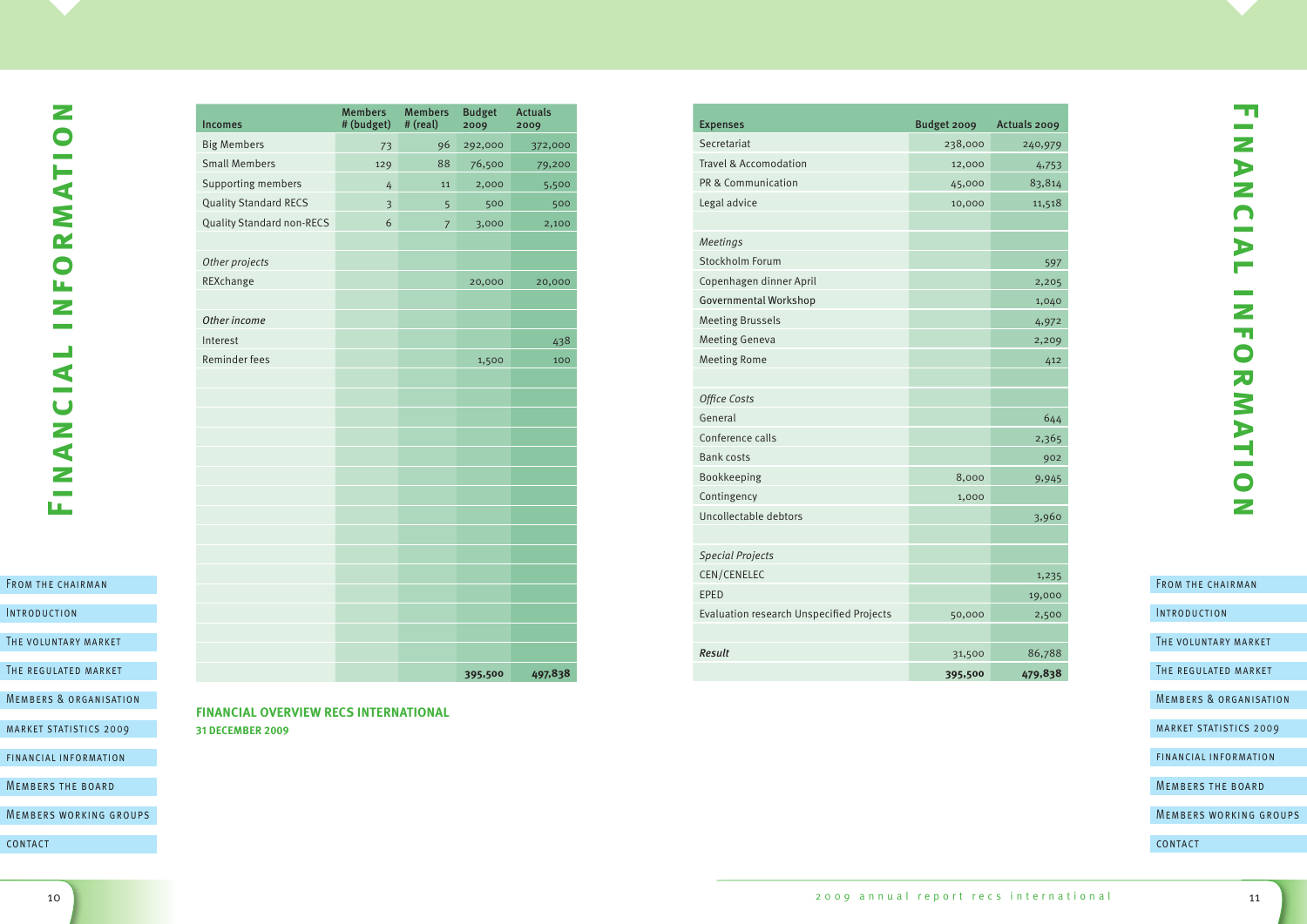# [Introduction](#page-2-0) [The voluntary market](#page-3-0) [The regulated market](#page-4-0) [market statistics 2009](#page-5-0) Members the board [financial information](#page-6-0) [Members working groups](#page-8-0) [Members & organisation](#page-4-0)

FROM THE CHAIRMAN

[contact](#page-10-0)

[The voluntary market](#page-3-0)

[The regulated market](#page-4-0)

Members the board

[financial information](#page-6-0)

[Members working groups](#page-8-0)

[contact](#page-10-0)

[Members & organisation](#page-4-0)

MARKET STATISTICS 2009

**Members of the**  3 Iш 3  $\overline{\mathbf{u}}$ **THE** 刀  $\mathbf{u}$  $\bigcirc$ 57  $\equiv$ ЭĖ, **ITT BOARD** 

FROM THE CHAIRMAN

**INTRODUCTION** 

| Organisation                       | <b>Surname</b>   | Given name    | Domain          |
|------------------------------------|------------------|---------------|-----------------|
| Agder Energi Produksjon AS         | Liodden          | Jan Atle      | Norway          |
| Alpig Ltd                          | <b>Baumann</b>   | Ralph         | Switzerland     |
| DLA Piper UK LLP                   | Gunst            | Andreas       | Ireland (UK)    |
| E&T Energie                        |                  |               |                 |
| Handelsgesellschaft m.B.H.         | Kulischek        | Wilhelm       | Austria         |
| E.On Energy Trading AG             | Ulreich          | <b>Stefan</b> | Germany         |
| EGL/Axpo                           | <b>Bütikofer</b> | Alfredo       | Switzerland     |
| <b>Fortum Corporation</b>          | <b>Backström</b> | Hans          | Finland         |
| Green-Access                       | Picard           | Pierre        | France          |
| Iberdrola Generación S.A.U.        | La Casta Muñoa   | Leyre         | Spain           |
| Nuon N.V.                          | Fahrenkrog       | Daniela       | The Netherlands |
| REN - Rede Eléctrica Nacional S.A. | <b>Tavares</b>   | Maria Natália | Portugal        |
| <b>SPE NV</b>                      | Langie           | Mieke         | <b>Belgium</b>  |

### **Substitute board members**

| <b>Organisation</b>                                            | <b>Surname</b> | Given name    | <b>Domain</b>          |
|----------------------------------------------------------------|----------------|---------------|------------------------|
| Agder Energi Produksjon AS                                     | Palme          | <b>Robert</b> | Germany                |
| Assoelettrica                                                  | Cicoletti      | Giulio        | Italy                  |
| EDF Branche Développement                                      | Therond        | Pierre-Guy    | <b>France</b>          |
| EDP Energias de Portugal S.A.                                  | <b>Matos</b>   | Pedro         | Portugal               |
| Electrabel n.v.                                                | Claerbout      | Marie         | <b>Belgium</b>         |
| Fortum Markets Norway                                          | Nordskog       | Annette       | Norway                 |
| <b>GreenStream Network Ltd</b>                                 | Nykänen        | Jussi         | <b>Finland</b>         |
| HSE d.o.o.                                                     | Povh           | <b>Blanka</b> | Slovenia               |
| Iberdrola Generación S.A.U.                                    | Urtasun        | <b>Blanca</b> | Spain                  |
| Luxembourg Energy Office S.A.                                  | Rütze          | Roger         | Luxembourg             |
| Natsource                                                      | Santokie       | Fiona         | Ireland (UK)           |
| Vattenfall AB / Elproduction Norden                            | Hedenström     | Claes         | Sweden                 |
| Vattenfall Europe Hamburg AG                                   | Zisler         | <b>Stefan</b> | Germany                |
| Vattenfall Nederland B.V.                                      | Galjee         | Marcel        | <b>The Netherlands</b> |
| Verbund (Österreichische<br>Elektrizitätswirtschafts) AG / APT | Grill          | Claudia       | Austria                |
| Verein ECS Schweiz                                             | von Moos       | Louis         | Switzerland            |
| Vindenergi Danmark amba                                        | Dupont         | <b>Niels</b>  | Denmark                |

### <span id="page-7-0"></span>**Board members of RECS International**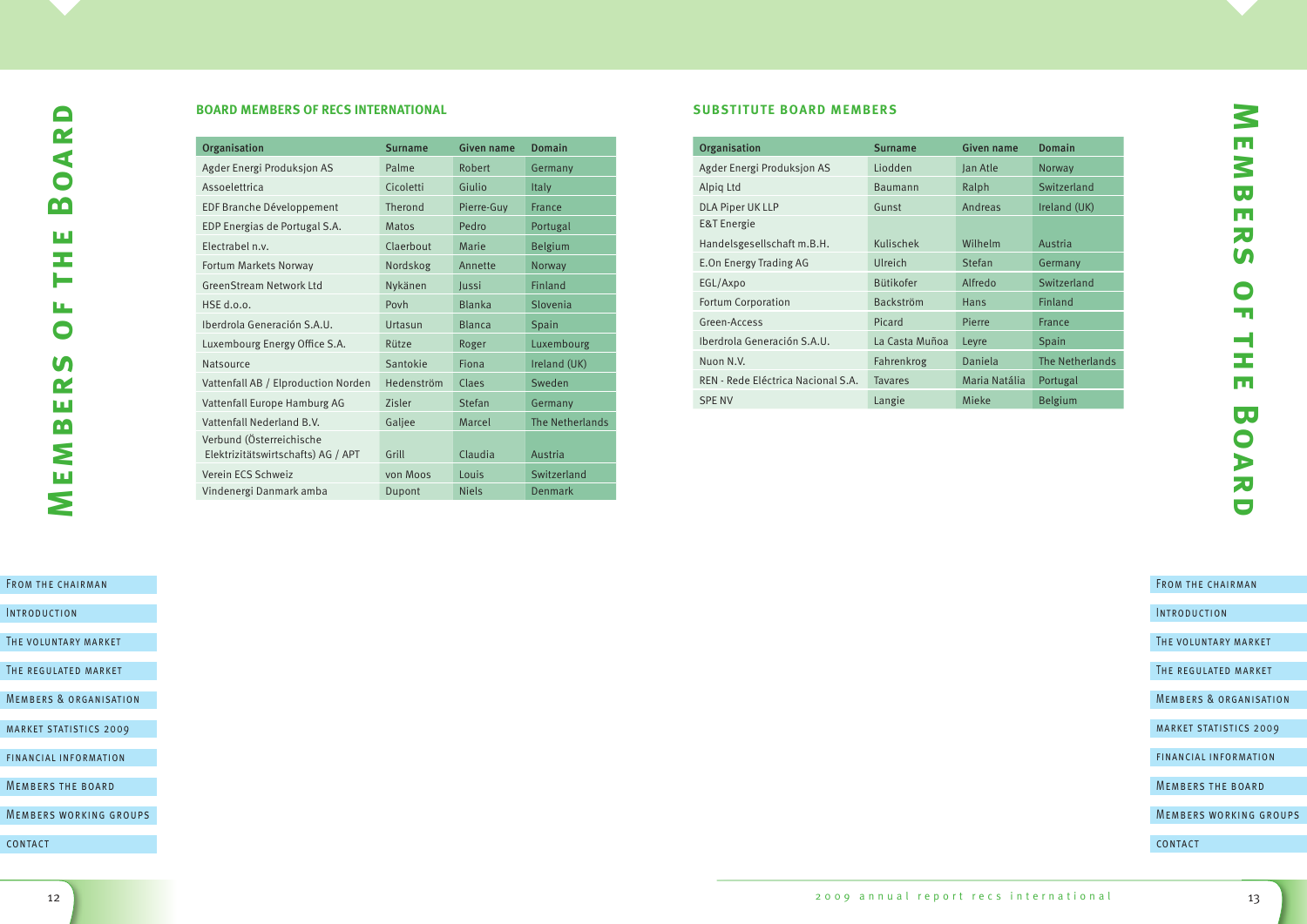- FROM THE CHAIRMAN
- [Introduction](#page-2-0)
- [The voluntary market](#page-3-0)
- [The regulated market](#page-4-0)
- [Members & organisation](#page-4-0)
- [market statistics 2009](#page-5-0)
- [financial information](#page-6-0)
- [Members the board](#page-7-0)
- Members working groups
- [contact](#page-10-0)

| INTRODUCTION                      |
|-----------------------------------|
|                                   |
| THE VOLUNTARY MARKET              |
|                                   |
| THE REGULATED MARKET              |
|                                   |
| <b>MEMBERS &amp; ORGANISATION</b> |
|                                   |
| <b>MARKET STATISTICS 2009</b>     |
|                                   |
| <b>FINANCIAL INFORMATION</b>      |
|                                   |
| MEMBERS THE BOARD                 |
|                                   |
| MEMBERS WORKING GROUPS            |
|                                   |

FROM THE CHAIRMAN

[contact](#page-10-0)

| <b>Company name</b>                                    | <b>Family name</b> | <b>Given name</b>   | <b>Function</b> |
|--------------------------------------------------------|--------------------|---------------------|-----------------|
| Agder Energi Produksjon AS                             | Palme              | Robert              |                 |
| Alpig Ltd                                              | Python             | André               |                 |
| Belpex NV/SA                                           | Langer             | Yves                |                 |
| Dong Energy                                            | <b>Breum</b>       | Lars                |                 |
| Dong Energy                                            | Petersen           | <b>Peder Thomas</b> |                 |
| Ecohz AS                                               | Ravlo              | John                |                 |
| Elektrizitaetswerk<br>der Stadt Zurich (EWZ)           | Hermann            | Michelle            |                 |
| GreenStream Network Ltd.                               | Eccard             | <b>Thomas</b>       | Chairman        |
| GreenStream Network Ltd.                               | Nykänen            | Jussi               |                 |
| Iberdrola Generación S.A.U.                            | Scheib             | Ina                 |                 |
| <b>Natsource</b>                                       | Santokie           | Fiona               |                 |
| Axpo AG                                                | Vonbank            | Arnold              |                 |
| Nuon N.V.                                              | Fahrenkrog         | Daniela             |                 |
| <b>Nvalue Environmental Energy</b>                     | Faccoli            | Alessandro          |                 |
| <b>RWE Supply &amp; Trading GmbH</b>                   | Marx               | Richart             |                 |
| Statkraft Markets B.V.                                 | Kasmi              | Abderrahman         |                 |
| Vattenfall AB / Elproduktion Norden                    | Magnusson          | Erik                |                 |
| Verbund Österreichische<br>Elektrizitätswirtschafts AG | Grill              | Claudia             |                 |

| <b>Given name</b>   | <b>Function</b> |
|---------------------|-----------------|
| Robert              |                 |
| André               |                 |
| Yves                |                 |
| Lars                |                 |
| <b>Peder Thomas</b> |                 |
| John                |                 |
| Michelle            |                 |
| Thomas              | Chairman        |
| lussi               |                 |
| Ina                 |                 |
| Fiona               |                 |
| Arnold              |                 |
| Daniela             |                 |
| Alessandro          |                 |
| <b>Richart</b>      |                 |
| Abderrahman         |                 |
| Erik                |                 |
| Claudia             |                 |

ξ **working groups** 3 **Members of**  $\mathbb{R}$  $\mathbf{H}$  $\bullet$ ζ 刀 X  $\overline{\mathbf{u}}$  $\sim 10^{-10}$  $\overline{\mathbf{H}}$ Ζ  $\overline{\phantom{a}}$  $\Omega$  $\overline{u}$  $\mathbf \Omega$  $\bullet$ 刀  $\mathbf{H}$  $\bullet$  $\blacksquare$  $\overline{\mathbf{U}}$  $\overline{u}$ 

| <b>Company name</b>                                    | <b>Family name</b> | <b>Given name</b> | <b>Function</b> |
|--------------------------------------------------------|--------------------|-------------------|-----------------|
| Agder Energi Produksjon AS                             | Johannessen        | Arvid             |                 |
| Agder Energi Produksjon AS                             | Liodden            | Jan Atle          |                 |
| Agder Energi Produksjon AS                             | Cavallaro          | Sergio            |                 |
| Alpiq Ltd                                              | Thalmann           | Stephan           |                 |
| Belpex NV/SA                                           | Langer             | Yves              |                 |
| Bischoff & Ditze Energy GmbH                           | Germeroth          | Oliver            |                 |
| E&T Energie Handelsgesellschaft m.B.H.                 | Kulischek          | Wilhelm           |                 |
| Ecohz AS                                               | Nielsen            | <b>Birgit</b>     |                 |
| Fortum Corporation                                     | Backström          | Hans              |                 |
| Fortum Markets Norway                                  | Nordskog           | Anette            |                 |
| Green-Access                                           | Picard             | Pierre            |                 |
| GreenStream Network Ltd.                               | Eccard             | <b>Thomas</b>     |                 |
| Iberdrola Generación S.A.U.                            | Scheib             | Ina               |                 |
| Luxembourg Energy Office S.A.                          | Rütze              | Roger             |                 |
| <b>Nvalue Environmental Energy</b>                     | Forzano            | Daniel            |                 |
| Puravida Oy (Proverde)                                 | Selänne            | Antti             |                 |
| RWE Supply & Trading GmbH                              | Marx               | Richart           |                 |
| <b>SPE NV</b>                                          | Langie             | Mieke             |                 |
| Statkraft Markets B.V.                                 | van der Linden     | <b>Niels</b>      | Chairman        |
| Rätia Energie, Renewables Trading                      | Lattner            | Ralf              |                 |
| gasNatural SDG, S.A.                                   | Gistau             | Ignacio           |                 |
| Vattenfall Nederland B.V.                              | Galjee             | Marcel            |                 |
| Verbund Österreichische<br>Elektrizitätswirtschafts AG | Schwidden          | Mark              |                 |
| Vindenergi Danmark amba                                | Dupont             | <b>Niels</b>      |                 |

### <span id="page-8-0"></span>**working group: demand side working group: Users**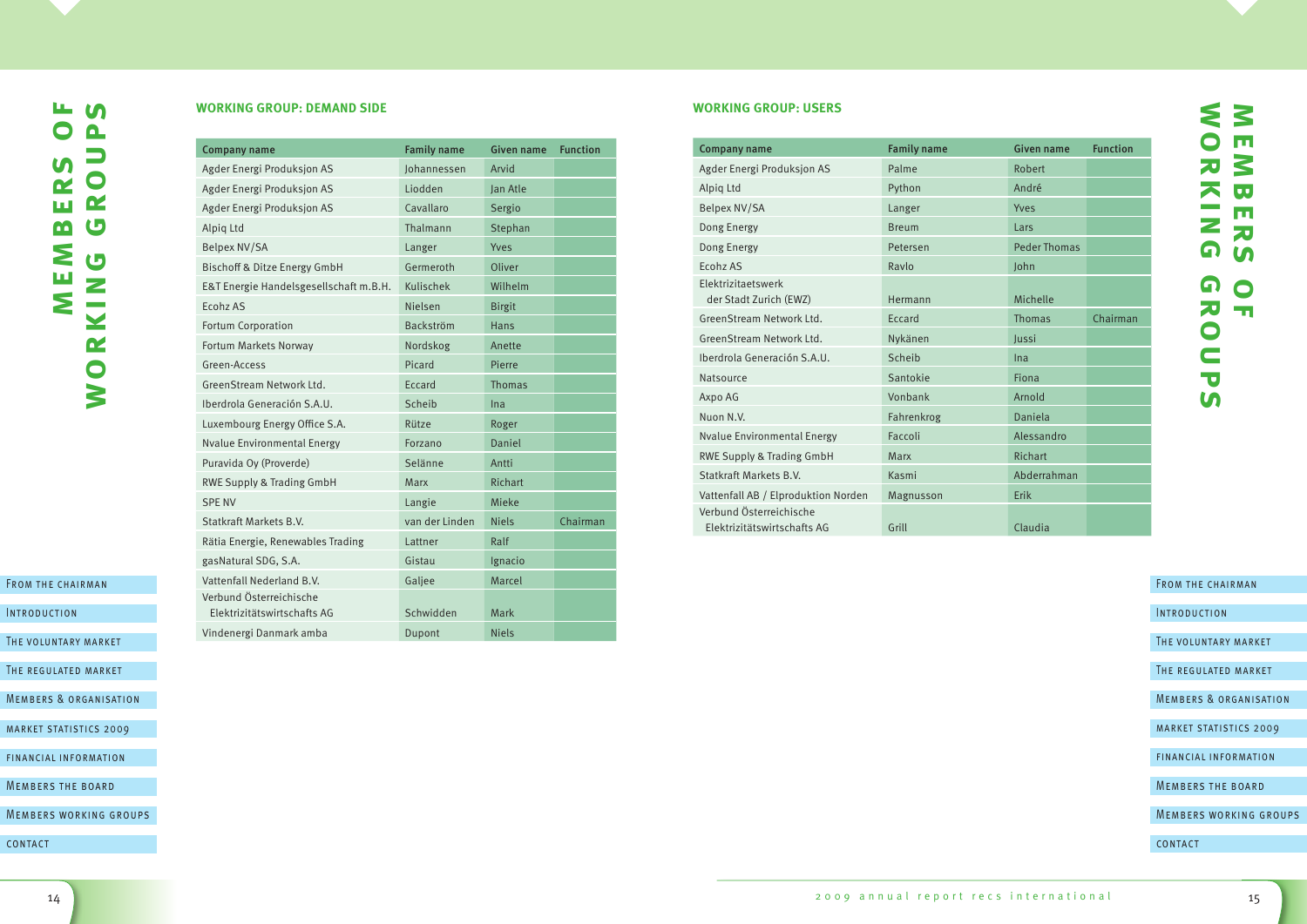| FROM THE CHAIRMAN             |  |  |  |
|-------------------------------|--|--|--|
| INTRODUCTION                  |  |  |  |
| THE VOLUNTARY MARKET          |  |  |  |
| THE REGULATED MARKET          |  |  |  |
| MEMBERS & ORGANISATION        |  |  |  |
| <b>MARKET STATISTICS 2009</b> |  |  |  |
| <b>FINANCIAL INFORMATION</b>  |  |  |  |
| MEMBERS THE BOARD             |  |  |  |
| <b>MEMBERS WORKING GROUPS</b> |  |  |  |
| CONTACT                       |  |  |  |

| <b>Company name</b>                           | <b>Family name</b>    | Given name | <b>Function</b> |
|-----------------------------------------------|-----------------------|------------|-----------------|
| <b>BKK Produksjon AS</b>                      | Sande                 | Harald     |                 |
| <b>Brabers</b>                                | Tan                   | Philip     |                 |
| <b>DLA Piper UK LLP</b>                       | Gunst                 | Andreas    | Chairman        |
| E.On Energy Trading SE                        | v. Kopp-Colomb        | Henrich    |                 |
| E.On Energy Trading SE                        | Horndasch             | Karin      |                 |
| Fortum Markets Norway                         | Steene                | Mikael     |                 |
| Gaselys                                       | Guais                 | Morgane    |                 |
| Iberdrola Generación S.A.U.                   | García-Sosa Cornejo   | Julia      |                 |
| Iberdrola Generación S.A.U.                   | Zaragoza Dorr         | Isabel     |                 |
| Multiutility S.p.A.                           | <b>Bottoli</b>        | Antonella  |                 |
| Statkraft Energi AS                           | <b>Blindheim</b>      | Inger-Anne |                 |
| Statkraft Markets B.V.                        | Mshelia               | Gloria     |                 |
| Statkraft Markets B.V.                        | van den Hoogen-Bakker | Willemien  |                 |
| Vattenfall AB /<br><b>Elproduktion Norden</b> | <b>Nehlin</b>         | Alf        |                 |

### **working group: legal**